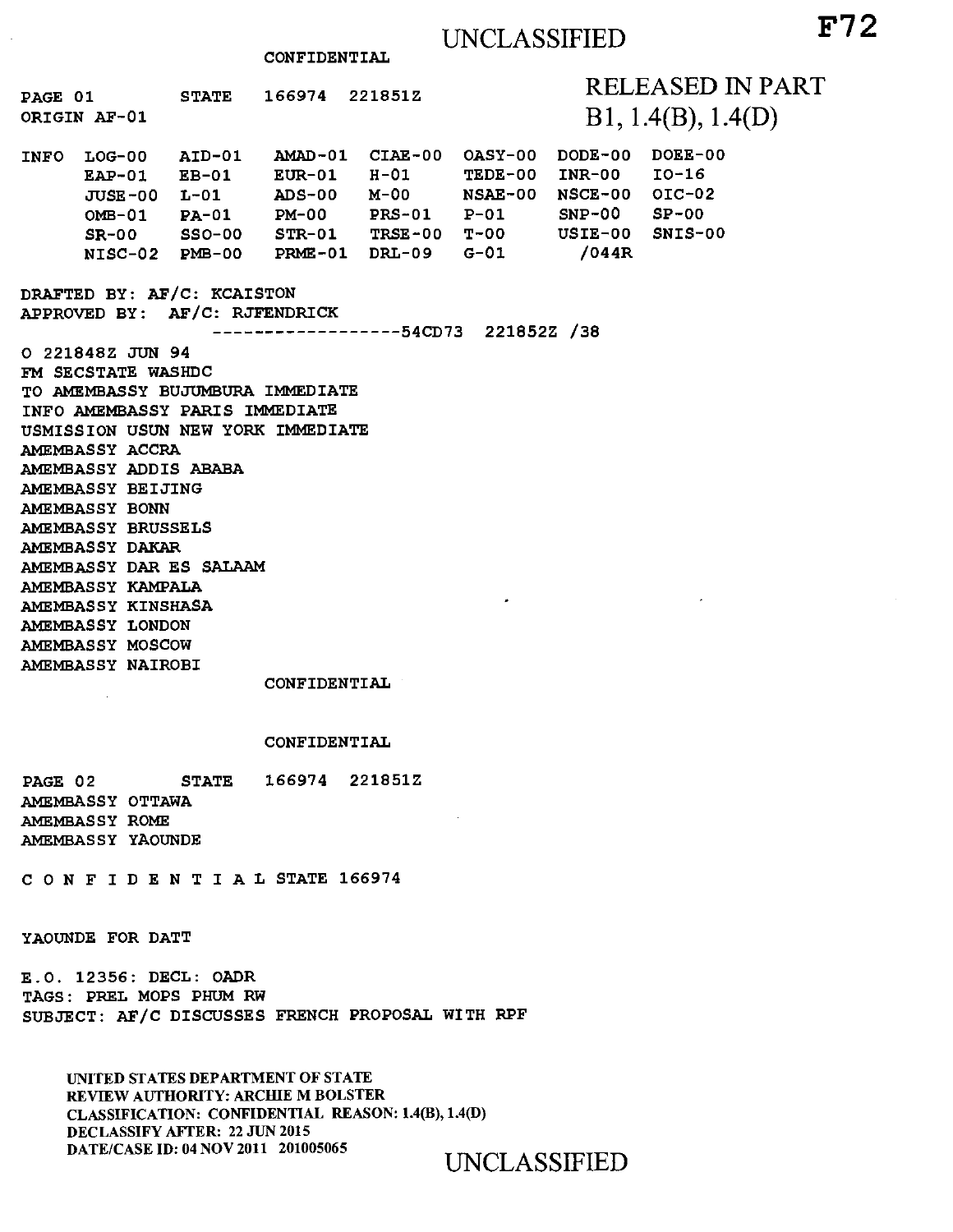# UNCLASSIFIED

**1. CONFIDENTIAL - ENTIRE TEXT.** 

**2. SUMMARY. AF/C DIRECTOR RENDER AND RWANDA DESKOFF AISTON MET WITH RPF REPS GERARD GAHIMA AND CHARLES MURIGANDE ON JUNE 17 TO DISCUSS THE FRENCH PROPOSAL FOR AN INTERVENTION FORCE IN RWANDA TO PROTECT CIVILIANS PENDING THE ARRIVAL OF EXPANDED UNAMIR. THE RPF VOICED A LONG LIST OF OBJECTIONS CENTERED ON THEIR DEEP SUSPICION OVER FRENCH MOTIVES. AF/C SOUGHT TO ASSURE THE RPF THAT THE PROPOSAL HAD A PURELY HUMANITARIAN PURPOSE, WAS MULTILATERAL IN NATURE, OF A SHORT DURATION, AND WOULD BE UNDER UN AUSPICES. END SUMMARY** 

**3. GAMMA SAID THAT GIVEN THEIR HISTORY IN RWANDA, THE** 

**CONFIDENTIAL** 

## **CONFIDENTIAL**

**PAGE 03 STATE 166974 221851Z** 

THE RPF THINKS THE FRENCH ARE GOING IN TO PROTECT THE **KILLERS, NOT TO PREVENT ATROCITIES. GOR FORCES COMMITTED ATROCITIES THROUGHOUT THE THREE-YEAR WAR AND FRENCH FORCES LOOKED ON AND NEVER INTERVENED TO SAVE ANYONE.** 

**-- THE ARUSHA ACCORDS REQUIRE THE DEPARTURE OF ALL FOREIGN FORCES, WHICH, FROM THE RPF'S PERSPECTIVE, MEANT THE FRENCH. IF THE FRENCH RETURN, THIS WOULD PLACE INTO QUESTION THE ARUSHA ACCORDS.** 

**-- WITH THE UN HAVING APPROVED EXPANDED UNAMIR, NO** 

UNCLASSIFIED

 $B1$ 

B1

 $B1$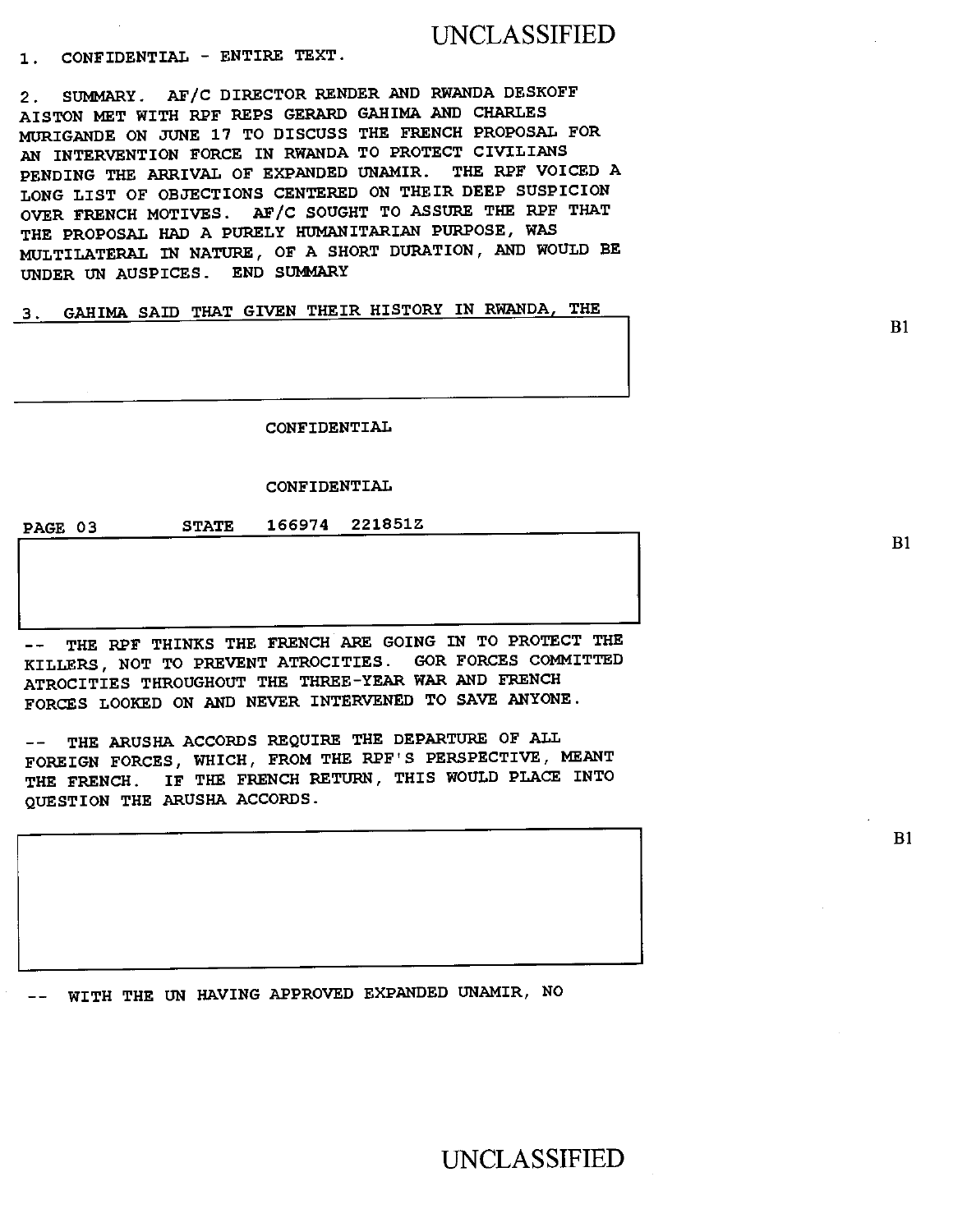COUNTRY SHOULD TAKE UNILATERAL ACTION. THE INTERNATIONAL COMMUNITY SHOULD GO FORWARD WITH DEPLOYMENT OF EXPANDED UNAMIR AND, IF THERE'S A PROBLEM, THE SECURITY COUNCIL SHOULD EXAMINE APPROPRIATE STEPS.

4. RENDER EXPLAINED THAT THE FRENCH PROPOSAL IS FOR AN INTERNATIONAL-AFRICAN FORCE TO CARRY OUT THE EXPANDED CONFIDENTIAL

UNCLASSIFIED

## CONFIDENTIAL

PAGE 04 STATE 166974 221851Z UNAMIR MANDATE TO PROTECT THREATENED POPULATIONS. IT IS MERELY A STOP GAP MEASURE UNTIL EXPANDED UNAMIR FORCES ARRIVE. THE FORCE WOULD NOT INTERVENE BETWEEN THE TWO WARRING FACTIONS OR SUPPORT THE INTERIM GOVERNMENT, AS THE RPF FEARED. RENDER ADDED THAT THE FRENCH WANTED THE FORCE TO HAVE THE SANCTION OF THE UN.

5. RENDER SAID THE INTERNATIONAL COMMUNITY WANTS TO SEE THE KILLINGS STOP AS SOON AS POSSIBLE. DIPLOMATIC PRESSURE HAS NOT ACHIEVED THAT OBJECTIVE, AND UNAMIR IS NOT ON THE GROUND YET. WE SUPPORT THE FRENCH INITIATIVE BECAUSE IT CAN PROVIDE IMMEDIATE PROTECTION TO CIVILIAN POPULATIONS UNTIL UNAMIR ARRIVES. AT THE SAME TIME, WE ARE WORKING TO SPEED UP DEPLOYMENT OF UNAMIR.

6. GAHIMA AND MURIGANDE RAISED SEVERAL ADDITIONAL CONCERNS AFTER HEARING THE JUSTIFICATION FOR THE FRENCH PROPOSAL. GAHIMA FIRST ASKED WHETHER THE INTERVENTION WILL SLOW DOWN EFFORTS TO DEPLOY UNAMIR. RENDER SAID IT COULD WELL HAVE THE REVERSE EFFECT OF SPURRING THE INTERNATIONAL COMMUNITY TO ACCELERATE THEIR EFFORTS IN THIS REGARD. GAHIMA THOUGHT THAT IF THE FRENCH CONTRIBUTE TROOPS DIRECTLY TO UNAMIR, THE RPF MIGHT BE MORE FAVORABLY DISPOSED TO THE OPERATION. GAHIMA SAID UNILATERAL FRENCH INTERVENTION CLEARLY WOULD NOT BE ACCEPTABLE AND THE ADDITION OF SOME TROOPS FROM FORMER FRENCH COLONIES "WOULDN'T COUNT", SINCE THE RPF CONSIDERED THEM TOTALLY DEPENDENT ON FRANCE.

7. GAHIMA ALSO EXPRESSED THE CONCERN THAT FRENCH INTERVENTION COULD RADICALIZE AND CREATE A "RESTIVE" CONFIDENTIAL

## CONFIDENTIAL

PAGE 05 STATE 166974 221851Z

## UNCLASSIFIED